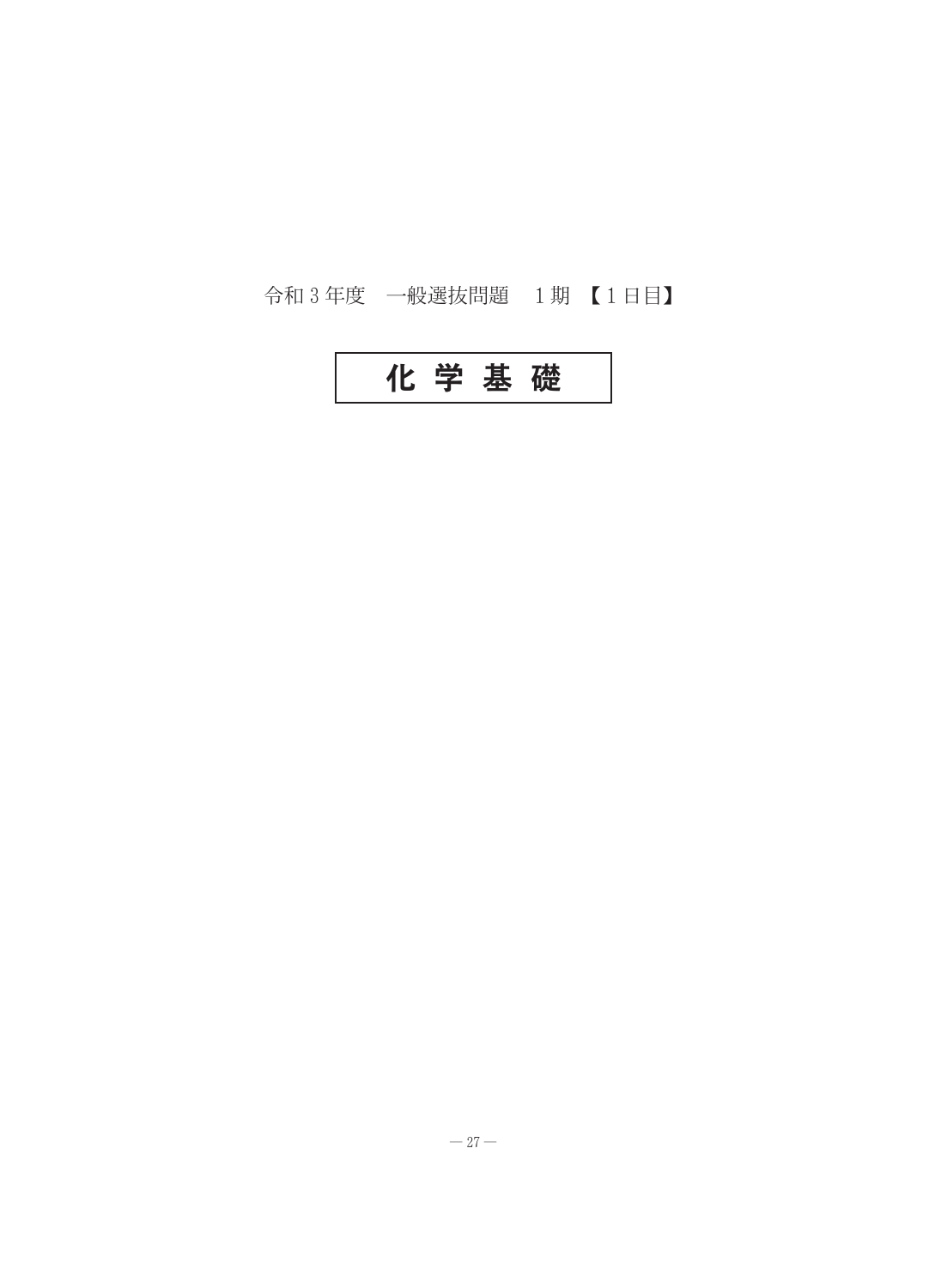## 一般選抜問題 1期 【1日目】

化学基礎

次の文章を読み、以下の問いに答えなさい。

 $\mathbf{1}$ 

(20点)

水を電気分解すると、水素H2と酸素O2の気体が生成する。このことから、水は, 水素Hと酸素Oを成分<sub>(1)</sub>元素とした物質であることがわかる。

水のように, 2種類以上の元素からなる純物質を化合物という。水素H2や酸素 O<sub>2</sub>は1種類の元素からなる。このような純物質は<sub>の</sub>単体と呼ばれる。

同じ元素の単体で、構造や性質の異なるものを互いに<sub>(3)</sub>同素体</u>であるという。

単体や化合物に含まれる成分元素の種類を知るには, 5各元素に固有の性質を調 べると良い。

- 問1 下線部(1)及び(2)について、以下の文章から、下線部が「単体」の意味で使わ れているものを2つ選び記号で答えなさい。
	- (ア) 水素が燃えて水になった。
	- (イ) 空気の約20%は酸素である。
	- (ウ) 人間の質量の約60%は酸素である。
	- (エ) 水にも過酸化水素にも、酸素が含まれている。
	- (オ) 牛乳にはカルシウムが含まれている。
- 問2 下線部(3)について、互いに同素体の関係にあるものを、次の中から2つ選び 記号で答えなさい。
	- (ア) フラーレンとダイヤモンド
	- (イ) 砂糖と塩
	- (ウ) 黄リンと赤リン
	- (エ) 塩化水素と硫化水素
	- (オ) 銅とジェラルミン
	- (カ) 水晶と二酸化ケイ素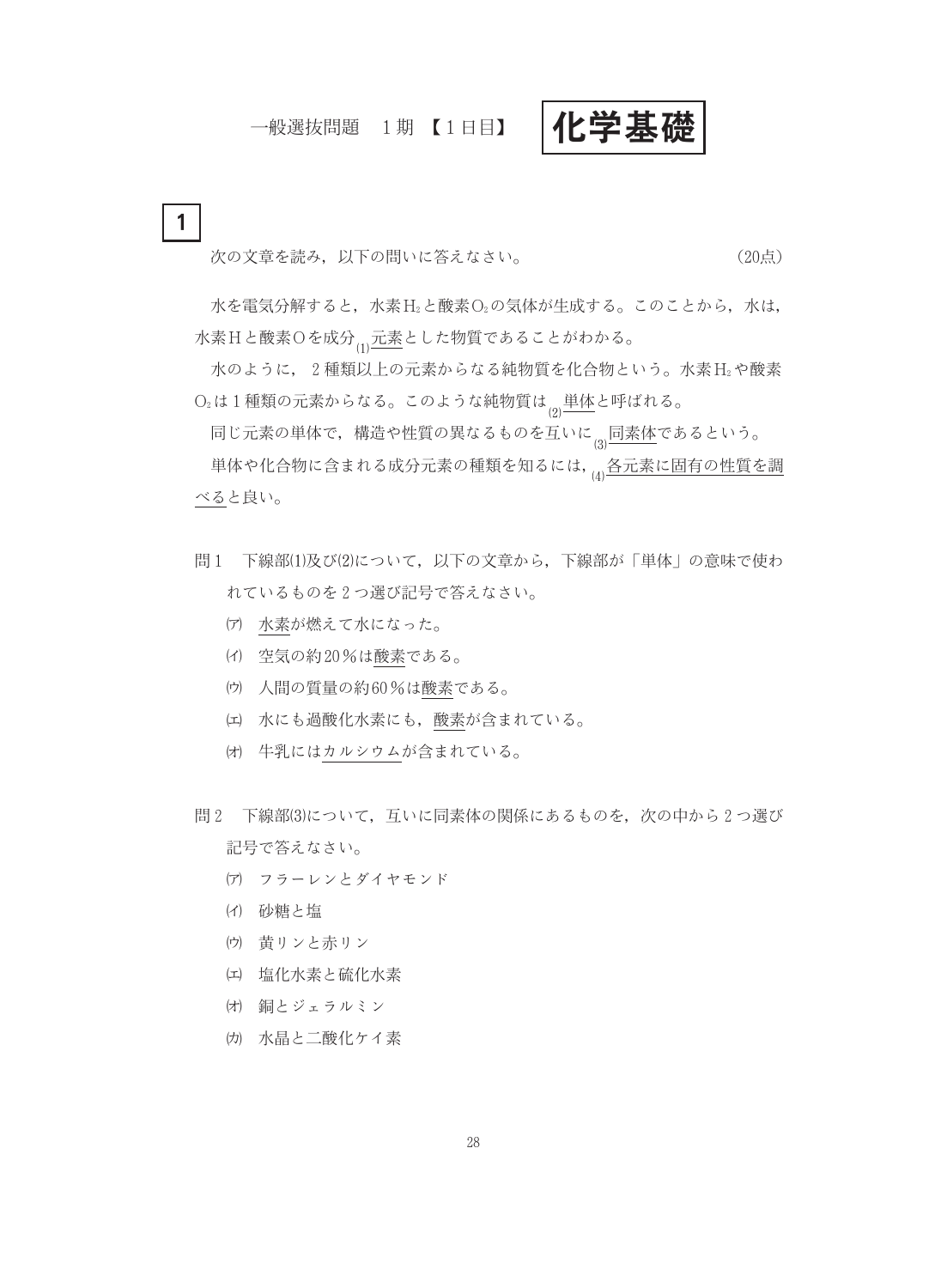- 問3 下線部(4)について、次の反応で確認できる元素の元素記号を答えなさい。
	- (ア) ある水溶液に硝酸銀 (AgNO3) 水溶液を加えたら、水溶液が白く濁った。
	- (イ) 味噌汁が吹きこぼれたとき、コンロの炎が黄色になった。
	- (ウ) ある水溶液に酢酸鉛(II)水溶液を加えたら黒色沈殿が生じた。
	- (エ) ある気体を石灰水に通じたら、石灰水が白濁した。
	- (オ) 干し椎茸をあぶったら赤紫色の炎が見られた。
	- (カ) 青色の塩化コバルト紙にある水溶液を滴下すると、赤色に変化した。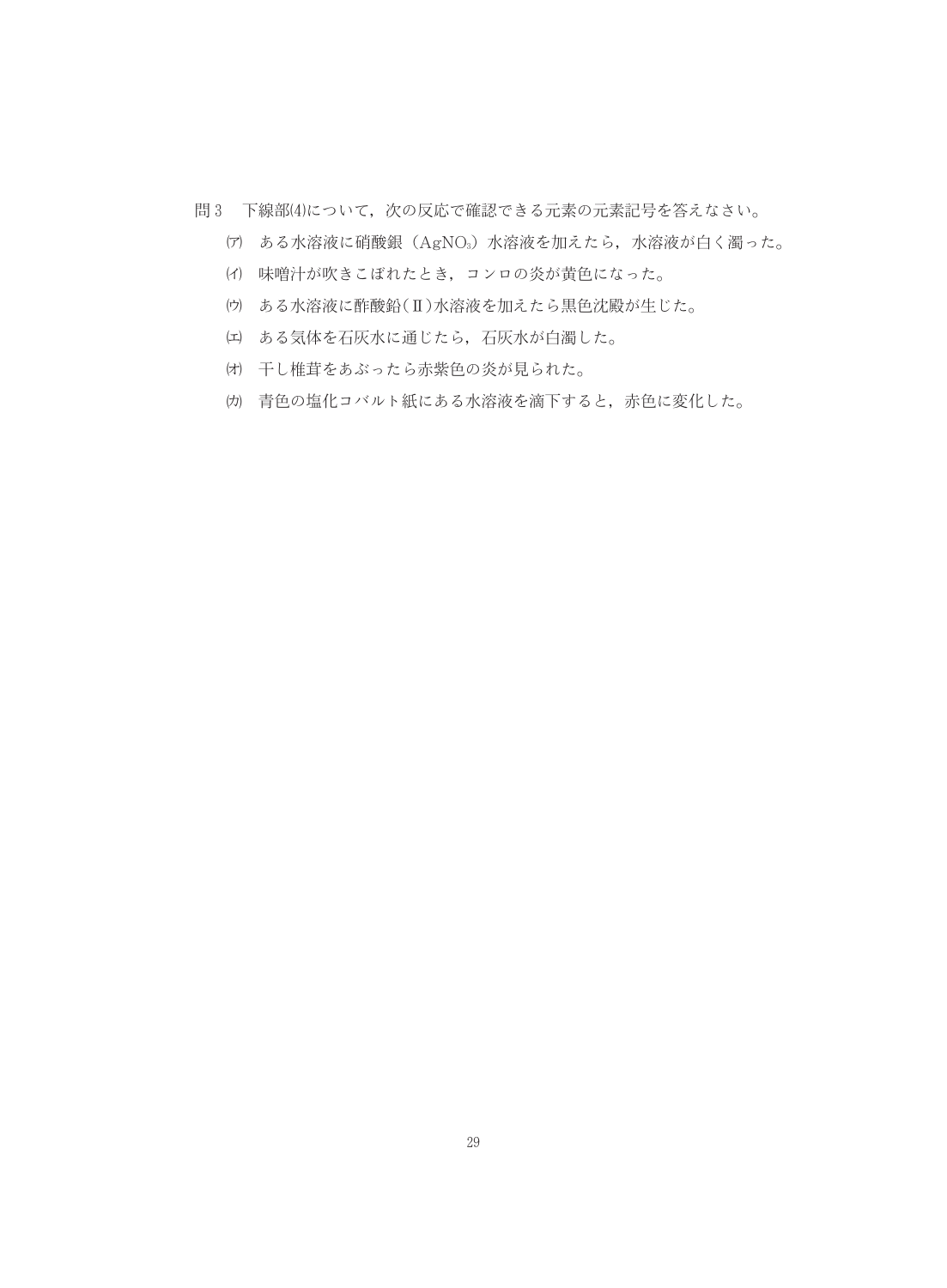以下の問いに答えなさい。

(25点)

- 問1 次の(ア)~(ウ)は化学反応式で表し、(エ)~(オ)はイオン反応式で表しなさい。
	- (ア) プロパンC3H8が完全に燃焼すると、二酸化炭素と水が生じる。
	- (イ) マグネシウムに塩酸を加えると、水素と塩化マグネシウムが生じる。
	- (ウ) 過酸化水素水に触媒として酸化マンガン(IV) MnO2を少量加えると、水と 酸素を生じる。
	- (エ) 硝酸銀水溶液に銅線を浸しておくと、銅線の表面に銀が析出する。
	- (オ) 塩化バリウム水溶液に希硫酸を加えると、硫酸バリウムの白色沈殿を生じ る。
- 問2 気体の体積とその中に含まれる分子の数の間には、「同温·同圧で同体積の 気体の中には、気体の種類によらず、同数の分子が含まれる」という関係が成 り立つ。この法則を空気に当てはめると、空気は窒素と酸素がおよそ4:1の 割合で含まれる混合気体である。以下の表の(ア)~(オ)の空欄に最も当てはまる数 字を答えなさい。但し, N 14, O 16, 標準状態で1molの気体の体積は  $22.4(L)$ , アボガドロ定数  $N_A$  6.0×10<sup>23</sup>(個) とする。

|          | 窒素                 | 酸素                     | 空気                     |
|----------|--------------------|------------------------|------------------------|
| 物質量      | 0.8 <sub>mol</sub> | $0.2$ mol              | 1 mol                  |
| 標準状態での体積 |                    |                        | 22.4L                  |
| 質量       | 22.4 g             | ゖ                      |                        |
| 分子の個数    | 牙)                 | $1.2 \times 10^{23}$ 個 | $6.0 \times 10^{23}$ 個 |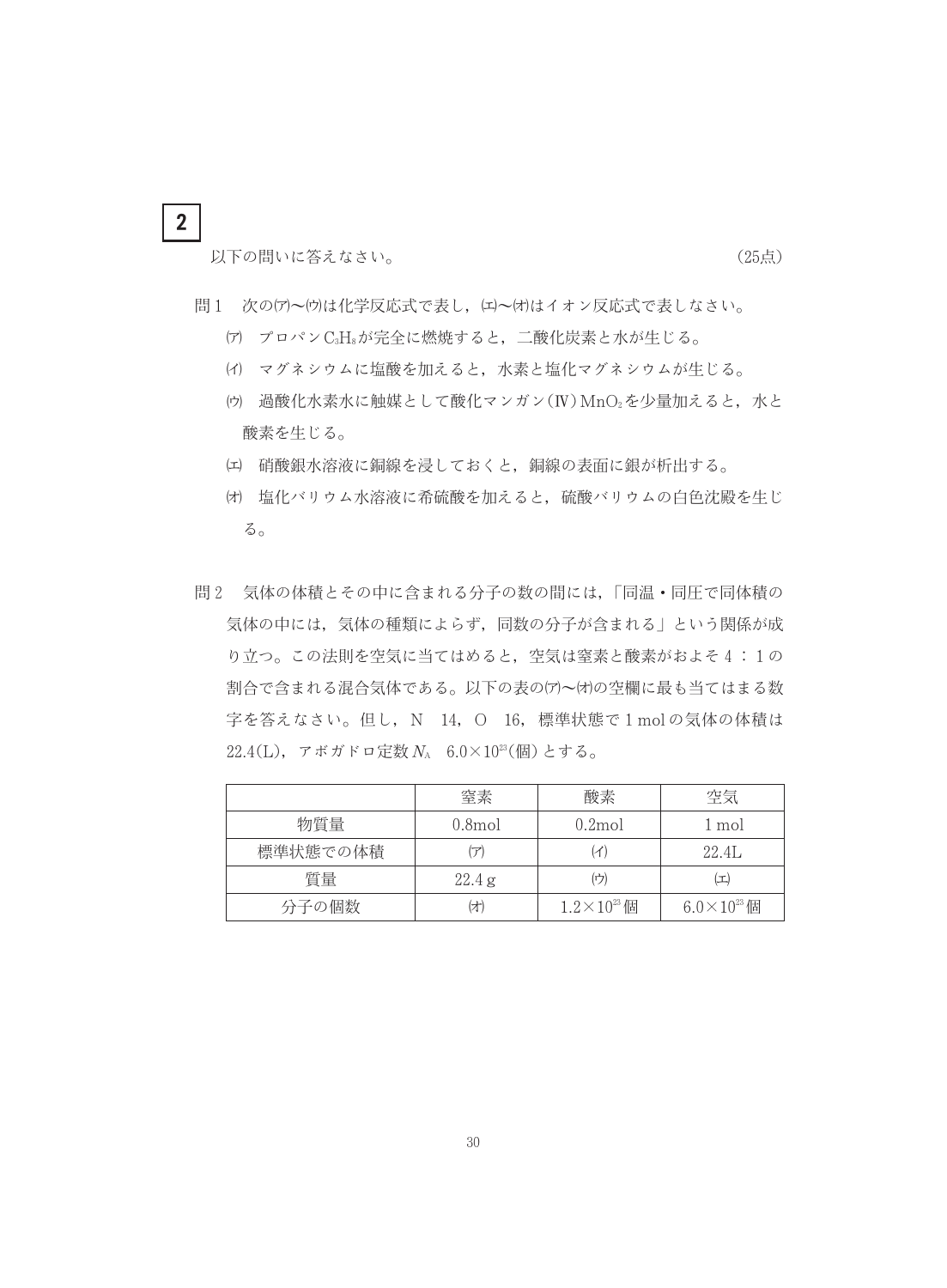(25点)

以下の問いに答えなさい。

 $\mathbf{3}$ 

問1 次の文を読み、以下の(1)~(3)の問いに答えなさい。

スウェーデンの化学者アレニウスは酸や塩基の水溶液が電気伝導性を示すこと から、酸とは水に溶けて(ア)を生じる物質であり、塩基とは、水に溶けて (イ)を生じる物質であると定義した。

その後,水溶液以外の酸と塩基の反応を説明するために,デンマークの化学者 ブレンステッドとイギリスの化学者ローリーは、分子やイオン間の(ウ)の 受け渡しにより酸と塩基を定義し、酸は( ウ )を( エ )分子やイオンで あり、塩基は( ウ )を( オ )分子やイオンであるとした。これをブレス テッド・ローリーの酸・塩基の定義という。

- (1) (ア)~(オ)に適切な語句を答えなさい。
- (2) 水酸化バリウムと硝酸が水溶液中で電離する様子をイオン反応式で答えな さい。
- (3) アンモニアの電離反応を示し、またブレステッド・ローリーの酸・塩基の 定義に従うと、アンモニアと水のどちらが酸と塩基と見なすか答えなさい。

問2 次の文を読み、以下の(1)~(4)の問いに答えなさい。

1価の酸や塩基のイオン濃度は電離度を用いて酸や塩基の( ア )と電離度 の積で求められる。水溶液中のイオン濃度は、およそ(イ)から(ウ) の広い範囲で濃度変化する。そこで水溶液の酸性,塩基性の強弱は、(エ) を10の-n乗の(ア)と表した時のnの値が用いられる。この数値をpHとい う。

- (1) (ア)~(エ)に適切な語句または数値を答えなさい。
- (2) 0.20mol/Lのアンモニア水溶液の電離度が0.028のとき、水酸化物イオン 濃度を答えなさい。
- (3) 0.1 mol/Lの塩酸の水溶液のpHを答えなさい。ただし温度は25℃とする。
- (4) 0.005 mol/Lの酢酸水溶液の pH を答えなさい。ただし電離度を温度25℃ で0.020とする。